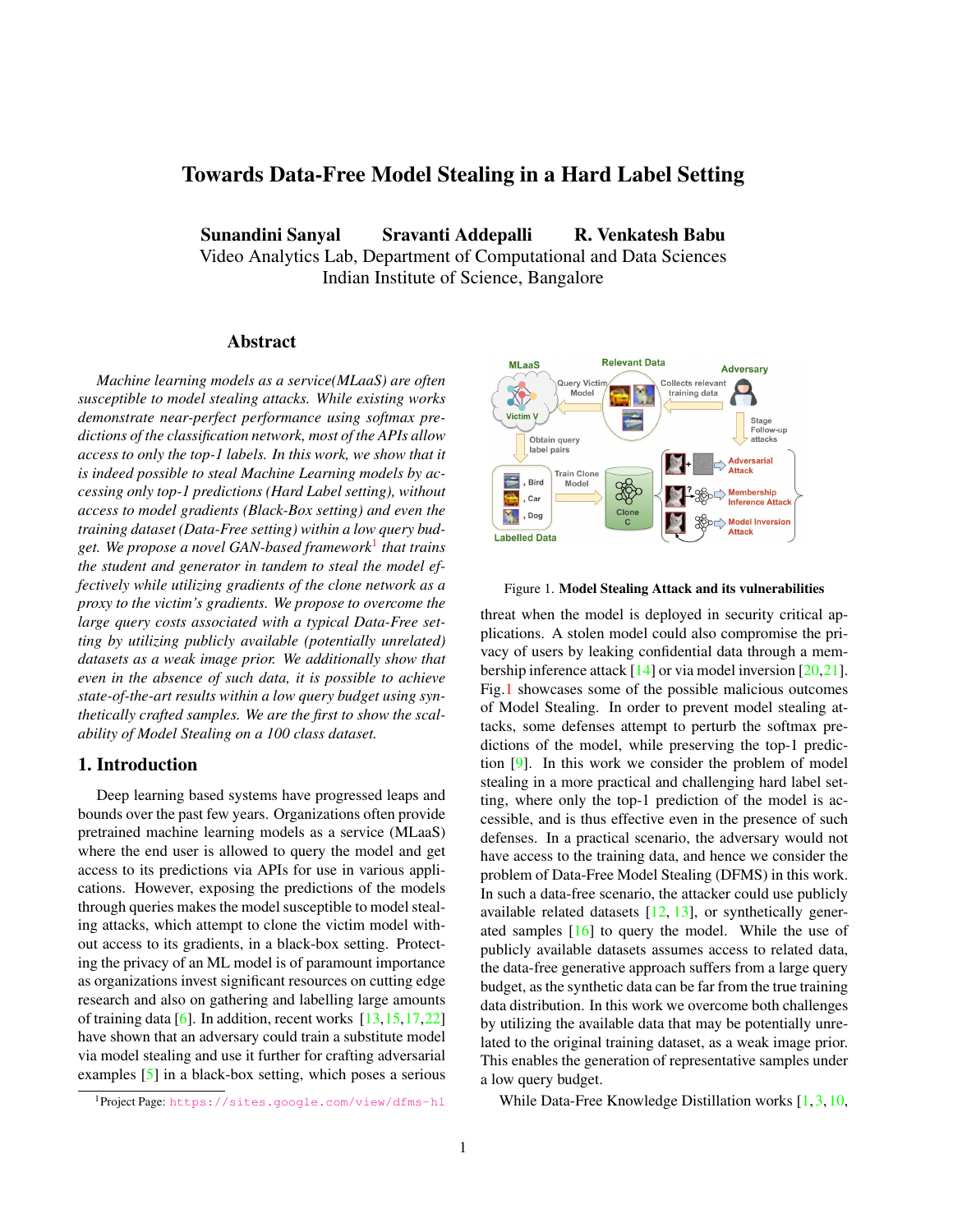<span id="page-1-1"></span>[11,](#page-3-15) [19\]](#page-3-16) achieve near perfect accuracy, the additional challenges in a Model Stealing framework stem from the restriction of access to gradients and a hard label setting. Therefore, we consider the problem of data-free hard label model stealing and overcome the challenges by utilizing the clone model's gradients as a proxy to the gradients of the Victim model. This allows us to train the generator alternately with the clone model by enforcing the generation of a classbalanced dataset that is also more aligned with the distribution of the training dataset. We also utilize an adversarial loss in a GAN framework [\[4\]](#page-3-17), by using a small amount of publicly available data, which we refer to as proxy data [\[1\]](#page-3-12). While this could be completely unrelated to the original training dataset, it still helps in enforcing a weak image prior in the generated data. This in turn reduces the number of Victim model queries needed to perform Model Stealing. In fact, we show that it is possible to even use synthetic samples, such as multiple overlapping shapes with a planar background, to steal a model in a completely data-free setting. Our method achieves a significant improvement over ZSDB3KD [\[18\]](#page-3-18), a zero-shot data-free method in a similar hard label setting using only synthetic samples.

#### Key Contributions:

- We propose DFMS-HL, a data-free model stealing (DFMS) attack in a hard-label (HL) setting to train a clone model with the help of unrelated proxy data. We show that DFMS-HL outperforms the existing baseline ZSDB3KD [\[18\]](#page-3-18) and results in a significant reduction of around  $500 \times$  in the number of queries.
- We demonstrate state-of-the-art results on CIFAR-10 using unrelated proxy samples, such as 40 or 10 classes from CIFAR-100, or a synthetic dataset.
- We are the first to show noteworthy results of data-free model stealing on a dataset with a larger number of classes such as CIFAR-100.
- The soft-label variant (DFMS-SL) achieves a significant boost of 3% over the state-of-the-art model stealing attacks MAZE [\[7\]](#page-3-19) and DFME [\[16\]](#page-3-11).

#### 2. Proposed Approach

We propose a data-free model stealing approach DFMS-HL that requires only hard-labels. At first, we train a DC-GAN by imposing an image prior using synthetic or unrelated proxy data. This gives a good initialization for the generator  $\mathcal G$ . We also train an initial clone model with the proxy images. Following this, we then begin our procedure of alternately training the clone model and the generator. The data flow is shown in Fig. [2](#page-1-0) wherein the generator  $G$  generates data  $x = \mathcal{G}(z)$  from a random normal vector z. The victim model takes input  $x$  and generates input, label pairs  $(x, \hat{y}(x))$  for each instance in x. Since, the victim model is black-box, we do not backpropagate the gradients through

<span id="page-1-0"></span>

Figure 2. Architecture of DFMS-HL: Generator  $G$  generates data x with a proxy image prior. The clone model  $\mathcal C$  is trained using the labels from the victim model  $V$  with cross-entropy loss  $\mathcal{L}_{CE}$ . The generator  $G$  is trained with the adversarial loss  $\mathcal{L}_{adv}$  along with the class-diversity loss  $\mathcal{L}_{class\_div}$ . The generator and clone model are trained alternately in every iteration.

it. The labelled input pairs are used to train the clone model with the cross-entropy loss as follows:

$$
\mathcal{L}_C = \mathop{\mathbb{E}}_{z \sim \mathcal{N}(0,I)} \left[ \mathcal{L}_{CE}(\hat{y}(x), \mathcal{C}(x)) \right], \ x = \mathcal{G}(z) \tag{1}
$$

where  $\hat{y}(x) = \text{argmax } \mathcal{V}_i(x)$  is the class label for the maxi imum probability class and  $\mathcal{C}(x)$  is the output logits from the clone model. The generator is trained with the adversarial loss [\[4\]](#page-3-17) and a unique diversity loss as shown below:

$$
\mathcal{L}_{adv,real} = \mathop{\mathbb{E}}_{x \sim p_{data}(x)} [log \mathcal{D}(x)],\tag{2}
$$

$$
\mathcal{L}_{adv, fake} = \mathop{\mathbb{E}}_{z \sim \mathcal{N}(0, I)} [log(1 - \mathcal{D}(\mathcal{G}(z))]
$$
 (3)

Across a batch of  $N$  samples, we take the expected confidence value over the batch as  $\alpha_j$  for every class j and obtain the entropy over  $K$  classes. Hence, the generator model learns to generate samples from different classes by minimizing the diversity loss formulation as below,

$$
\mathcal{L}_{class,div} = \sum_{j=0}^{K} \alpha_j \log \alpha_j, \ \alpha_j = \frac{1}{N} \sum_{i=1}^{N} \operatorname{softmax}(\mathcal{C}(x_i))_j
$$
\n(4)

The equations below describe the generator and discriminator losses, that are minimized alternately for training.<br> $\mathcal{L}C = \mathcal{L}_{adv}$  fake  $\pm \lambda_{dis} \mathcal{L}_{class}$  div

$$
\mathcal{L}_G = \mathcal{L}_{adv, fake} + \lambda_{div} \mathcal{L}_{class\_div} \tag{5}
$$

$$
\mathcal{L}_D = \mathcal{L}_{adv, real} + \mathcal{L}_{adv, fake} \tag{6}
$$

#### 3. Experiments

Comparison with Knowledge distillation methods: We perform experiments on CIFAR-10 as the True dataset as shown in Table [1](#page-2-0) for comparing with existing KD methods. DeGAN [\[1\]](#page-3-12) and ZSKD [\[11\]](#page-3-15) are data-free knowledge distillation methods with white-box teacher access. KnockoffNets [\[12\]](#page-3-10) and Black-Box Ripper [\[2\]](#page-3-20) are data-free KD methods in a black-box setting. Similar to the experimental setting of prior works  $[1, 2]$  $[1, 2]$  $[1, 2]$ , we use 40 unrelated classes from CIFAR-100 dataset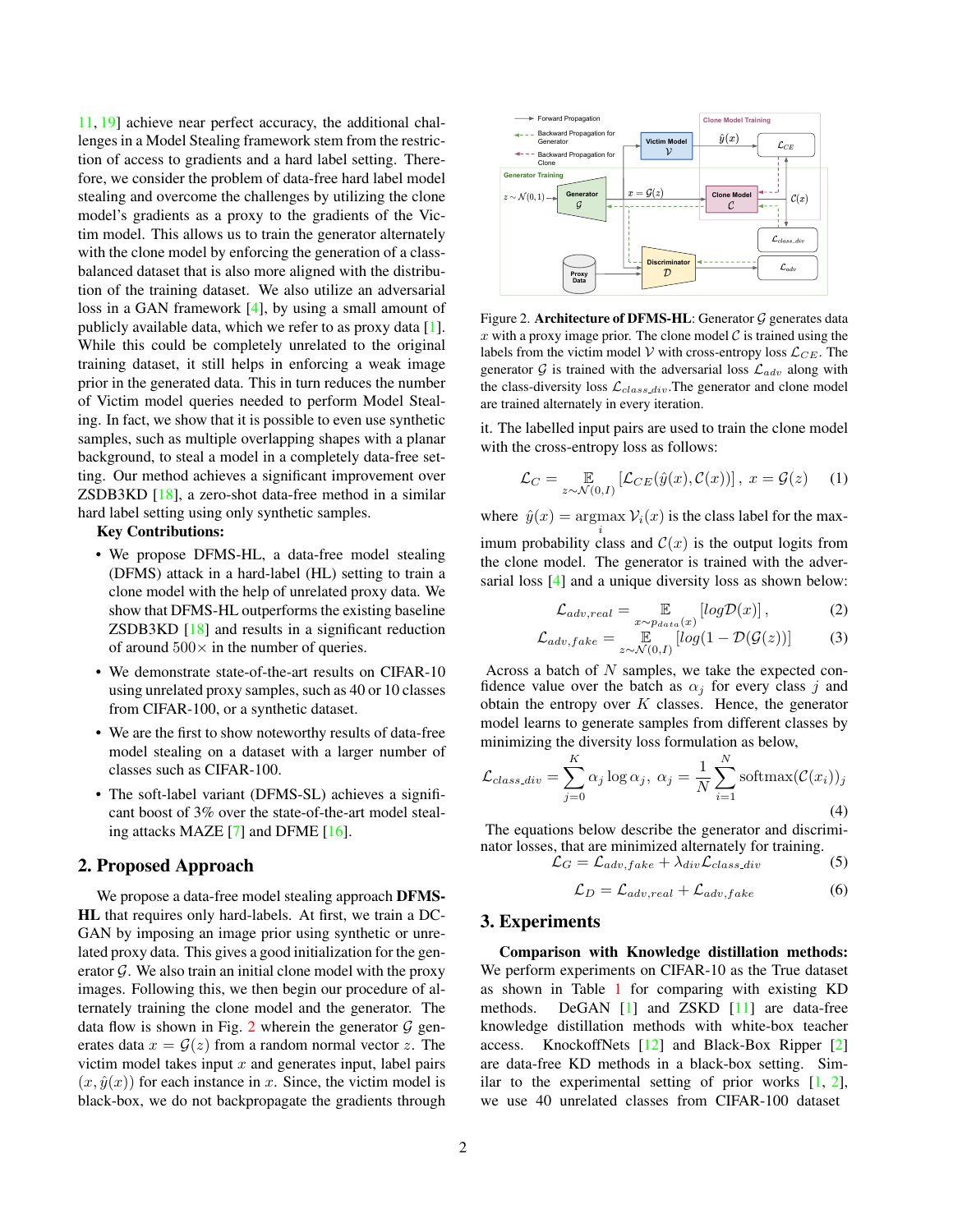<span id="page-2-6"></span><span id="page-2-0"></span>Table 1. Comparison of DFMS-HL with state-of-the-art KD methods(Top) and ZSDB3KD (Bottom)

| Method                      | Hard<br>Label | <b>Box</b>   | Free | Acc   | Free  | Black Data Victim Data CIFAR-100 CIFAR-100<br>(40C) | (10C) |  |
|-----------------------------|---------------|--------------|------|-------|-------|-----------------------------------------------------|-------|--|
| Victim Accuracy = $82.5\%$  |               |              |      |       |       |                                                     |       |  |
| <b>ZSKD</b>                 | $\times$      | $\times$     |      | 82.50 | 69.50 |                                                     |       |  |
| DeGAN                       | $\times$      | $\times$     | ✓    | 82.50 |       | 76.30                                               | 72.60 |  |
| <b>KnockoffNets</b>         | $\times$      | ✓            | ✓    | 82.50 |       | 65.70                                               | 46.60 |  |
| Black-Box Ripper            | $\times$      | $\checkmark$ | √    | 82.50 |       | 76.50                                               | 77.90 |  |
| DFMS-HL (Ours)              | $\checkmark$  |              |      | 82.52 | 65.70 | 76.02                                               | 71.36 |  |
| Victim Accuracy $\sim 80\%$ |               |              |      |       |       |                                                     |       |  |
| ZSDB3KD                     |               |              |      | 79.30 | 59.46 | ۰                                                   | ۰     |  |
| DFMS-HL (Ours)              |               |              |      | 80.18 | 67.03 | 74.27                                               | 70.57 |  |

<span id="page-2-3"></span>Table 2. Performance of DFMS-HL on CIFAR-100

| Method            | Proxy            | Victim | Clone |
|-------------------|------------------|--------|-------|
|                   | Data             | Acc    | Acc   |
| DeGAN             | CIFAR-10         | 78.52  | 75.62 |
|                   | DFMS-HL CIFAR-10 | 78.52  | 72.83 |
| DFMS-HL Synthetic |                  | 78.52  | 43.56 |

as the proxy dataset for CIFAR-10 model stealing. We also show results on 10 random classes from these 40 classes. We

achieve comparable results with the data-free KD methods despite having more restrictions on access to the victim model. Apart from proxy data, we also show results on synthetically crafted data. We generate a synthetic dataset (shown in Fig [3\)](#page-2-1) of 50k samples using skimage python library<sup>[2](#page-2-2)</sup> by drawing shapes of triangle, rectangle, ellipse and circles at random locations on top of a clear background. These manually crafted images are converted to grey-scale and then used as proxy data. From Table [1,](#page-2-0) it can be observed that our approach not only outperforms ZSDB3KD by a large margin, but also achieves a comparable accuracy with respect to the De-GAN and Black-Box Ripper for the CIFAR-100 40 classes proxy data. We also use a significantly lower query budget of 8M as compared to ZSDB3KD which requires 4000M queries. We also perform experiments on CIFAR-100 (Ta-ble [2\)](#page-2-3) with CIFAR-10  $[1, 2]$  $[1, 2]$  $[1, 2]$  and synthetic data as proxy datasets. DFMS-HL reaches a comparably close accuracy of 72.83% using CIFAR-10 as the proxy without any access to the victim model's gradients and only using hard labels

Comparison with Model Stealing methods. We compare our approach with the state-of-the-art data-free Model Stealing approaches  $[8, 16]$  $[8, 16]$  $[8, 16]$  in Table [3.](#page-2-4) We obtain an accuracy of 84.51% by merely using synthetic samples in a completely data-free hard-label setting. We use a lower query budget of 8M, as compared to that of DFME and MAZE that require 20M queries for CIFAR-10. We further extend our attack to the soft-label black-box scenario (denoted as DFMS-SL in Table [3\)](#page-2-4) where the softmax predictions of the victim model are available. We get a boost of almost 3% using synthetic data and CIFAR-100 10 classes with the same query budget of 20M.

<span id="page-2-4"></span>Table 3. Comparison of DFMS-HL with data-free model stealing methods MAZE and DFME (Top) and with ZSDB3KD (Bottom)

| Method                       | Hard     |            |      |       |       | Black Data Victim Data CIFAR-100 CIFAR-100 |       |  |  |
|------------------------------|----------|------------|------|-------|-------|--------------------------------------------|-------|--|--|
|                              | Label    | <b>Box</b> | Free | Acc   | Free  | (40C)                                      | (10C) |  |  |
| Victim Accuracy $\sim$ 95.5% |          |            |      |       |       |                                            |       |  |  |
| <b>MAZE</b>                  | $\times$ |            | √    | 95.50 | 45.60 |                                            | ۰     |  |  |
| <b>DFME</b>                  | $\times$ |            | √    | 95.50 | 88.10 |                                            |       |  |  |
| DFMS-HL (Ours)               | ✓        |            | ✓    | 95.59 | 84.51 | 92.06                                      | 85.53 |  |  |
| DFMS-SL (Ours)               | $\times$ |            |      | 95.59 | 91.24 | 93.96                                      | 90.88 |  |  |
| Victim Accuracy $\sim$ 93.7% |          |            |      |       |       |                                            |       |  |  |
| ZSDB3KD                      |          |            |      | 93.65 | 50.18 |                                            | ۰     |  |  |
| DFMS-HL (Ours)               |          |            |      | 93.83 | 85.92 | 90.51                                      | 83.37 |  |  |

<span id="page-2-1"></span>

Figure 3. **Synthetic images:** Equal share of large(right) and small(left) overlapping shapes on planar background used to train the clone model.

<span id="page-2-5"></span>

Figure 4. Query Ablation (Left): Sensitivity Plot of Clone model accuracy to number of queries. A significant boost of 6% in the clone model accuracy is evidenced after using class-diversity loss. Class-diversity Loss (Right): Clone model accuracy increases with increase in diversity coefficient  $\lambda_{div}$ .

#### 4. Ablation Experiments

Effect of Query Budget: We analyse the impact of the query budget on the clone model accuracy. Our approach achieves a good accuracy with a query budget of 7.6 million on synthetic data for AlexNet as victim model and AlexNethalf as clone model. From Fig[.4,](#page-2-5) we observe that even with a small query budget of 1.26M, our method performs well and it almost saturates within 8M. We report the saturating accuracies in Table [1](#page-2-0) and [3.](#page-2-4) We use a query budget of 10M for the CIFAR-100 experiments (Table [2\)](#page-2-3) and 8M for CIFAR-10 experiments (Table[s1](#page-2-0) and [3\)](#page-2-4). The class-diversity loss has a huge impact with a significant boost of 6% in the clone accuracy for synthetic data using 7.6M queries.

Effect of Class Diversity Loss: We gradually increase the loss coefficient from 0 to 1000 for synthetic data as proxy with CIFAR-10 as the true dataset as shown in Fig. [4](#page-2-5) and measure the clone model accuracy. We run the ablations till 7.6M queries and observe that increasing the coefficient  $\lambda_{div}$  of class-diversity loss improves the clone model accu-

<span id="page-2-2"></span><sup>2</sup>[https : / / scikit - image . org / docs / stable / auto \\_](https://scikit-image.org/docs/stable/auto_examples/edges/plot_random_shapes.html) [examples/edges/plot\\_random\\_shapes.html](https://scikit-image.org/docs/stable/auto_examples/edges/plot_random_shapes.html)